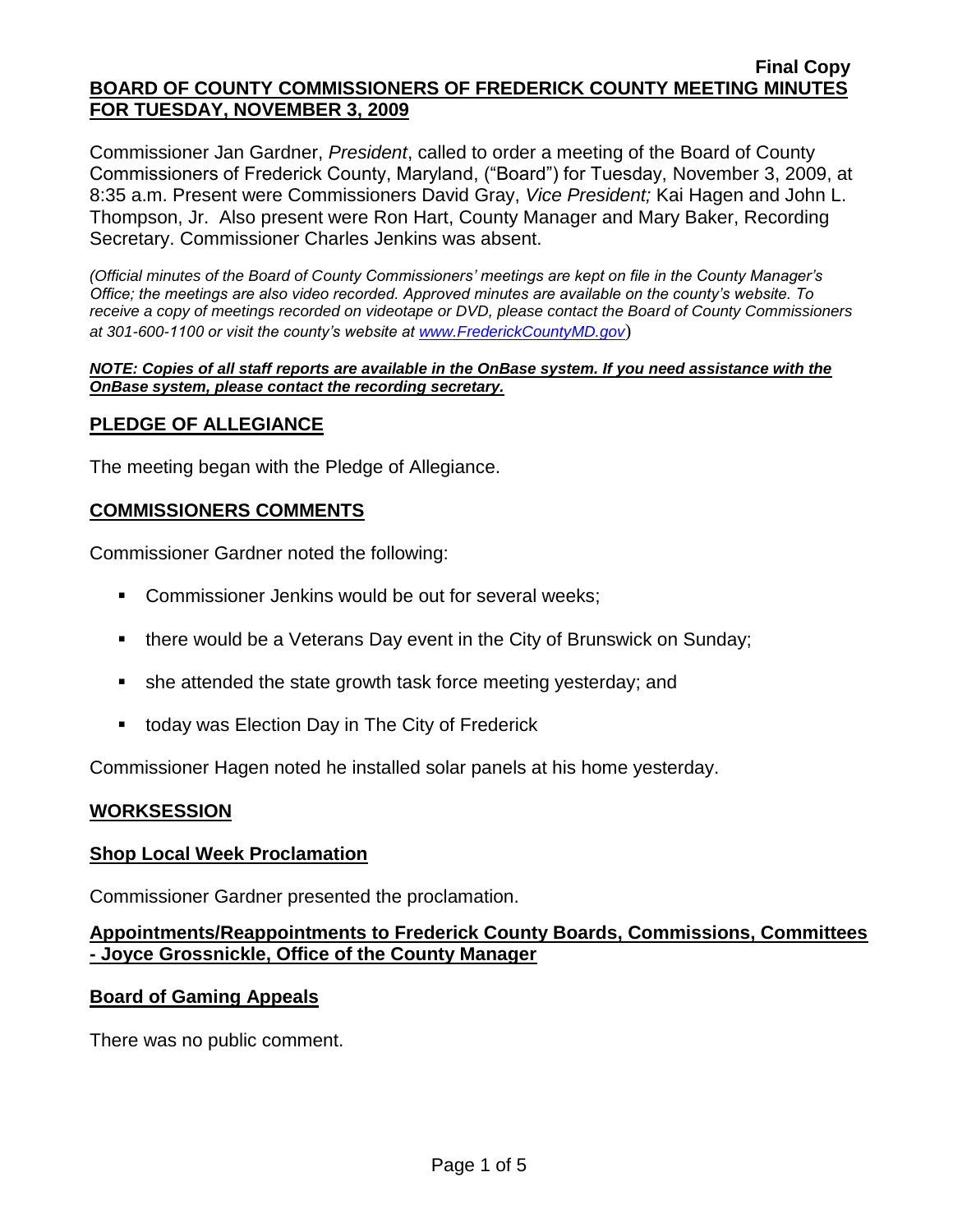Commissioner Hagen moved to reappoint Mr. Frank Rauschenberg to serve a three-year term to expire June 30, 2012. Commissioner Gray seconded the motion that passed 4-0 with Commissioner Jenkins absent.

## **Citizens Nursing Home Board of Trustees**

Public comment was taken from:

Jack Tritt, Chairperson, Board of Trustees

Commissioner Hagen moved to appoint Mr. William Hasson to fill an unexpired term to expire June 30, 2012. Commissioner Gray seconded the motion that passed 4-0 with Commissioner Jenkins absent.

# **Monocacy Scenic River Local Citizens Advisory Board**

There was no public comment.

Commissioner Thompson moved to appoint Mr. Glenn Eaves, Sr. to serve a four-year term to expire November 3, 2012. Commissioner Hagen seconded the motion that passed 4-0 with Commissioner Jenkins absent.

## **Social Services Board**

There was no public comment.

Commissioner Hagen moved to appoint Dr. Sonja Rossig to fill an unexpired term to expire June 30, 2012. Commissioner Gray seconded the motion that passed 4-0 with Commissioner Jenkins absent.

## **Transportation Services Advisory Council**

There was no public comment.

Commissioner Gray moved to reappoint Delegate C. Sue Hecht to serve a three-year term to expire June 30, 2012; appoint Mr. David Schmidt and Mr. Rick Stupp to serve as at-large representatives to fill unexpired terms to expire June 30, 2012; and change Mr. Tom Massey's membership status from an at-large representative designation to a business representative designation. Commissioner Hagen seconded the motion that passed 4-0 with Commissioner Jenkins absent.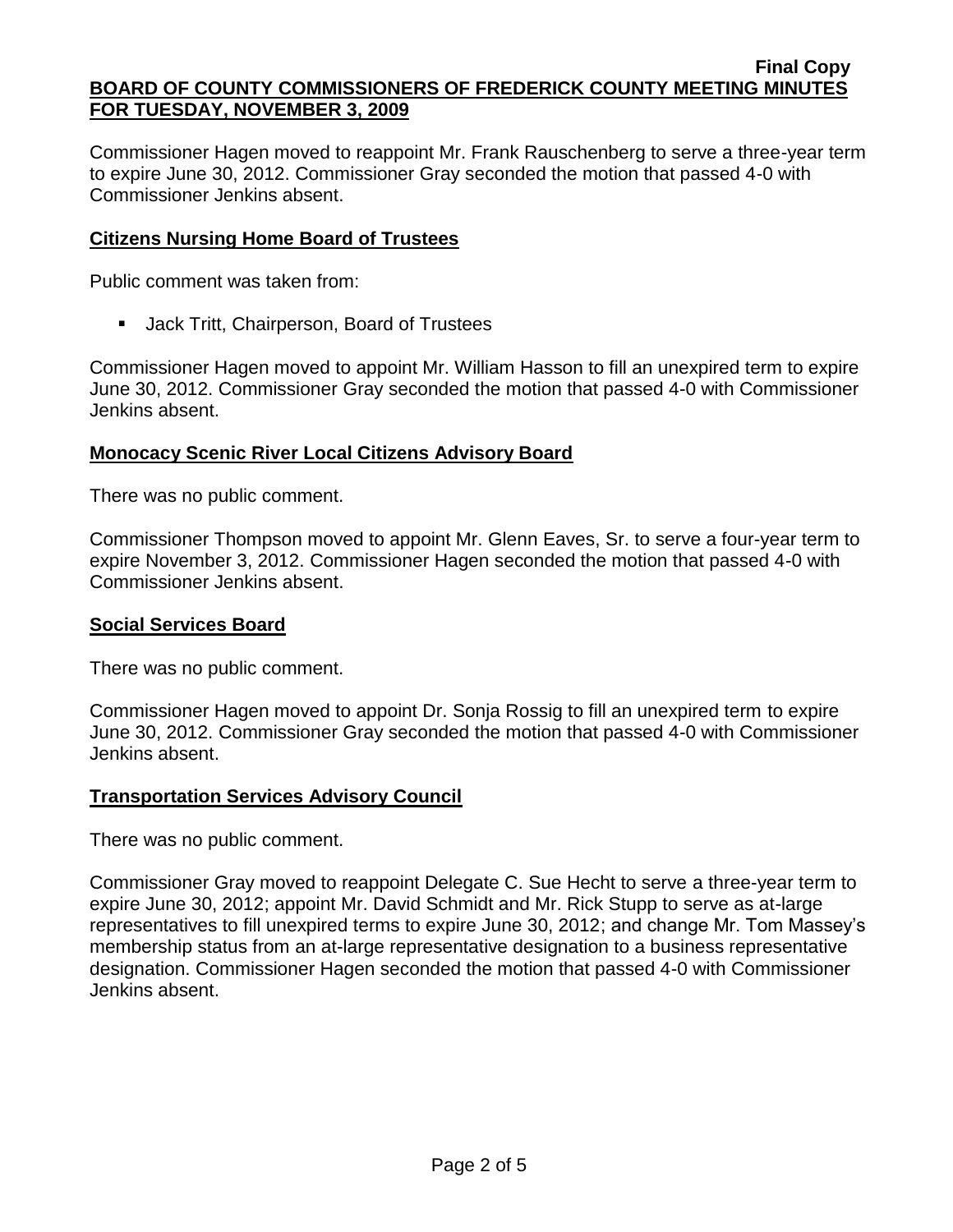## **PUBLIC HEARING**

# **Zoning Text Amendment #ZT-09-05 - Administration and Enforcement - Eric Soter and Shawna Lemonds, Planning Division**

Mr. Soter and Ms. Lemonds presented the proposed text amendment to amend certain sections of the Frederick County Code concerning administration and enforcement.

Public comment was taken from:

■ Carole Sepe

Commissioner Hagen moved to extend the time period to 120 days instead of 45 days in Section 1-19-3.100.3, B-2. The motion failed due to lack of a second.

Commissioner Thompson moved to strike B-2 in Section 1-19-3.100.3, remove #1 so B reads "The Board of County Commissioners Shall Hold a Public Hearing on the Proposed Zoning Text Amendment." Commissioner Gardner seconded the motion that passed 3-1 with Commissioner Hagen opposed and Commissioner Jenkins absent.

Commissioner Gray moved to strike C in Section 1-19-3.100.3. Commissioner Thompson seconded the motion that tied 2-2 with Commissioners Gardner and Hagen opposed and Commissioner Jenkins absent.

Commissioner Thompson moved to change A-1 in Section 1-19-3.110.3 to read "An application for an individual zoning map amendment or a floating zone reclassification shall be deemed denied if the Board had not approved the application within 90 days of the public hearing." Commissioner Hagen seconded the motion that passed 4-0 with Commissioner Jenkins absent.

There was unanimous consent to strike "Upon receipt of the recommendation of the Planning Commission" in Section 1-19-3.110.7, B.

Commissioner Gardner passed the gavel to Commissioner Gray.

Commissioner Gardner moved to duplicate the language in Section 1-19-3.220, G, in Section 1-19-3.200, Special Exceptions, and change 2 years to 5 years. Commissioner Hagen seconded the motion that passed 4-0 with Commissioner Jenkins absent.

Commissioner Gray moved adoption including the amendments made today to take effect 10 days from today. Commissioner Hagen seconded the motion that passed 4-0 with Commissioner Jenkins absent.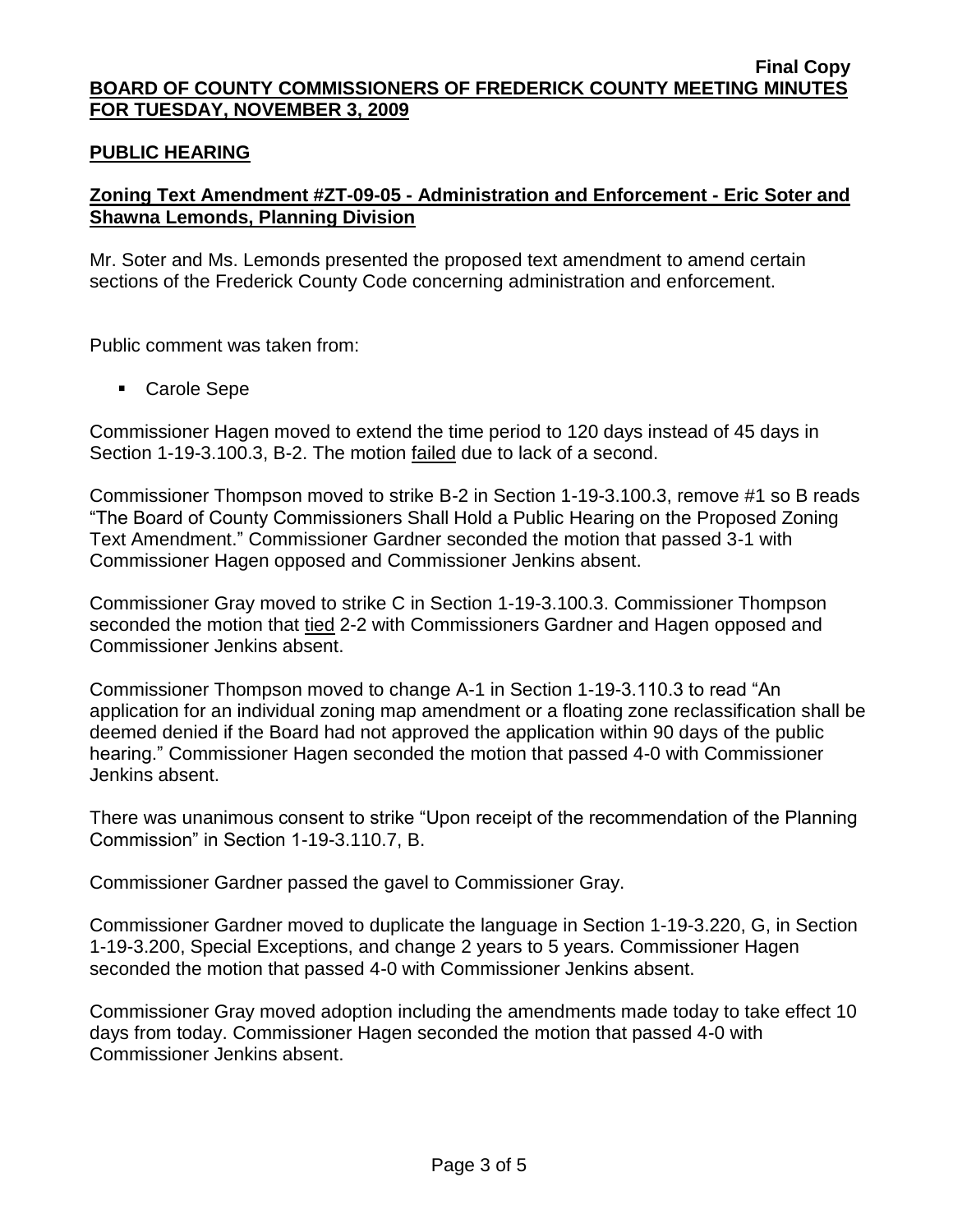### **ADMINISTRATIVE BUSINESS**

## **Resolution – Rescission of Motion of July 16, 2009 - Jefferson Tech Park Mixed Use Development (MXD) – John Mathias, County Attorney**

Mr. Mathias presented the proposed resolution to change the zoning designation of the 173 acres located south of Frederick City on the southeast side of MD 180, northwest of US 340/15, known as the Jefferson Tech Park property to MXD.

Commissioner Gardner moved approval of the proposed resolution as presented. Commissioner Hagen seconded the motion that passed 3-1 with Commissioner Thompson opposed and Commissioner Jenkins absent.

(A copy of Resolution #09-35 can be obtained in the County Manager's Office or from the county's website, [www.frederickcountymd.gov\)](file:\\NT1S5\BOCC\BOCC\BOCC%20Minutes\Mary)

#### **WORKSESSION**

### **Parking, Landscaping, and Lighting Draft Text Amendment – Mark Depo and Shawna Lemonds, Planning Division**

Mr. Depo and Ms. Lemonds presented the draft text amendment.

Public comment taken from:

■ Craig Walslaven

In Section 1-19-6.200, the Board requested language be added stating "parking can be accommodated through a parking structure."

In Section 1-19-6.220, the Board requested language be added to A-2 at the end to state "for purposes of overflow parking."

Commissioner Thompson moved to change the word "may" to "shall" in Section 1-19-6.220, A-2. The motion failed due to lack of a second.

Commissioner Thompson moved to change 30% to 15% in Section 1-19-6.220, D. Commissioner Gray seconded the motion that passed 4-0 with Commissioner Jenkins absent.

There was consensus to add to Section1-19-6.400, G "reviewed" and approved and include "Opaque fencing, walls and berms shall be constructed of materials reflective of neighborhood characteristics as approved by the Planning Commission. Chain link fencing with vinyl privacy slates shall be utilized only within industrial zoning districts where specifically reviewed and approved by the Planning Commission."